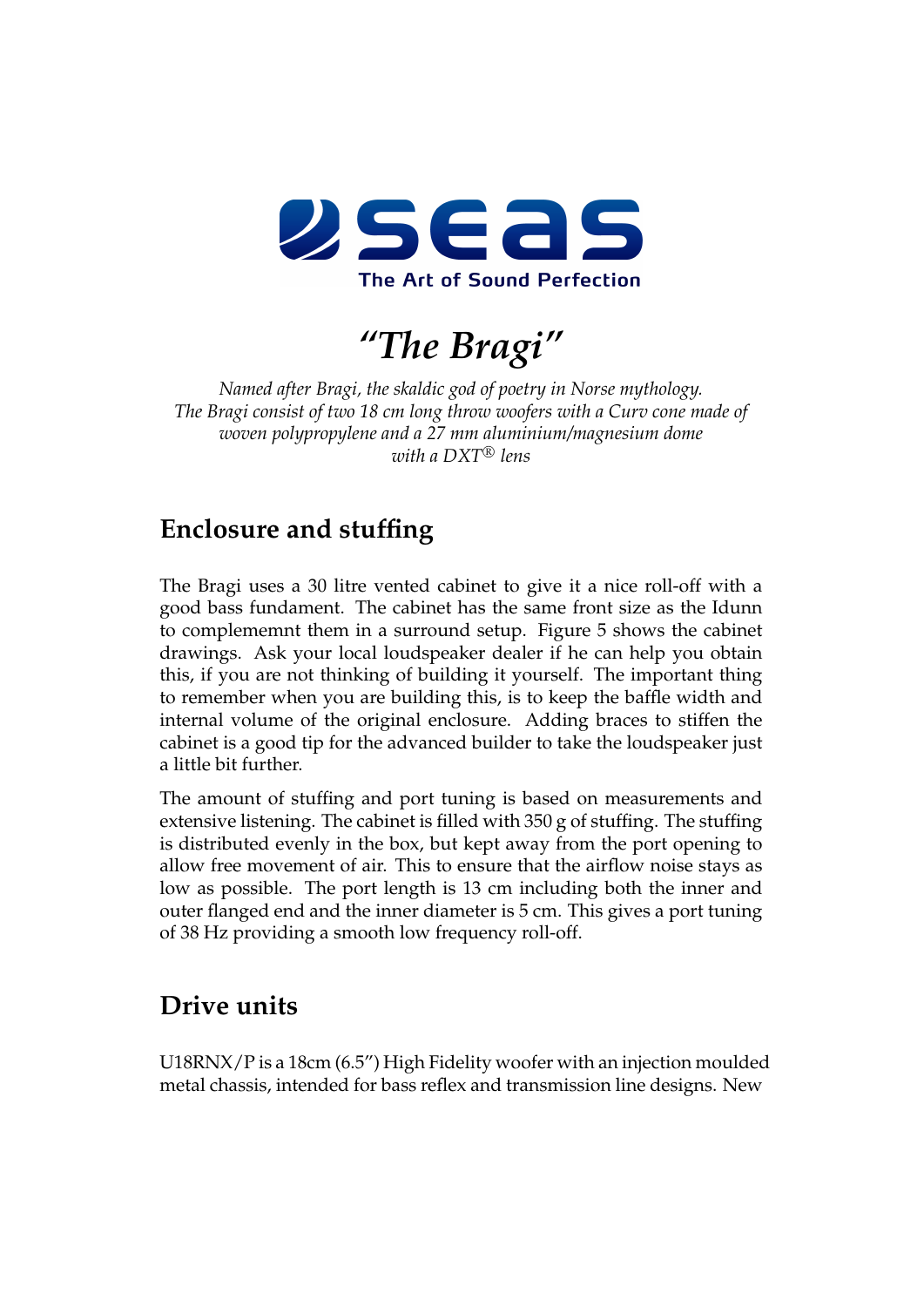Curv cone, a woven polypropylene with excellent internal damping together with perfectly matched moving parts gives a smooth, extended frequency response. Large magnet system gives good transient response, and the bumped back plate together with the very long, and light weight copper clad aluminium voice coil allow for extreme coil excursion with low distortion. Bullet shaped phase plug reduces compression due to temperature variations in the voice coil, avoids resonance problems which would occur in the volume between the dust cap and the pole piece and increases the long term power handling capacity. Extremely stiff and stable injection moulded metal basket, keeps the critical components in perfect alignment. Large windows in the basket both above and below the spider reduce sound reflection, air flow noise and cavity resonance to a minimum. This driver uses Seas SpiderRing<sup>®</sup> technology.

27TBCD/GB-DXT is a High Definition aluminium/magnesium alloy dome tweeter with DXT® lens. An optimally shaped dome and a wide SONOMEX surround, both maufactured by SEAS, ensure excellent performance and consistency. The compensation magnet increases the sensitivity and reduces the magnetic strayfield and allows use in close proximity to CRT screens. A fine mesh grid protects the diaphragm. Stiff and stable rear chamber with optimal acoustic damping allows the tweeter to be used with moderately low crossover frequencies. This revolutionary DXT<sup>®</sup> tweeter addresses the major issues regarding directivity control in traditional loudspeaker designs. DXT® solves several well-know issues regarding; directivity control, off-axis response, integration with midrange units and baffle diffractions.

For detailed technical parameters on the drive units see the data sheet:

- *•* [U18RNX/P H1571-08](http://seas.no/index.php?option=com_content&view=article&id=102:h1571-08-u18rnxp&catid=44:utv-prestige-woofers&Itemid=461)
- *•* [27TBCD/GB-DXT H1499-06](http://seas.no/index.php?option=com_content&view=article&id=99:h1499-06-27tbcdgb-dxt&catid=45:seas-prestige-tweeters&Itemid=462)

## **Crossover**

The crossover is symmetrical with a 2.6kHz crossover frequency. The crossover point was chosen so that the directivity of the drivers make the overall power response extremely smooth, as can be seen in the measurements.

Complexity of the crossover was held as low as possible witout sacrifising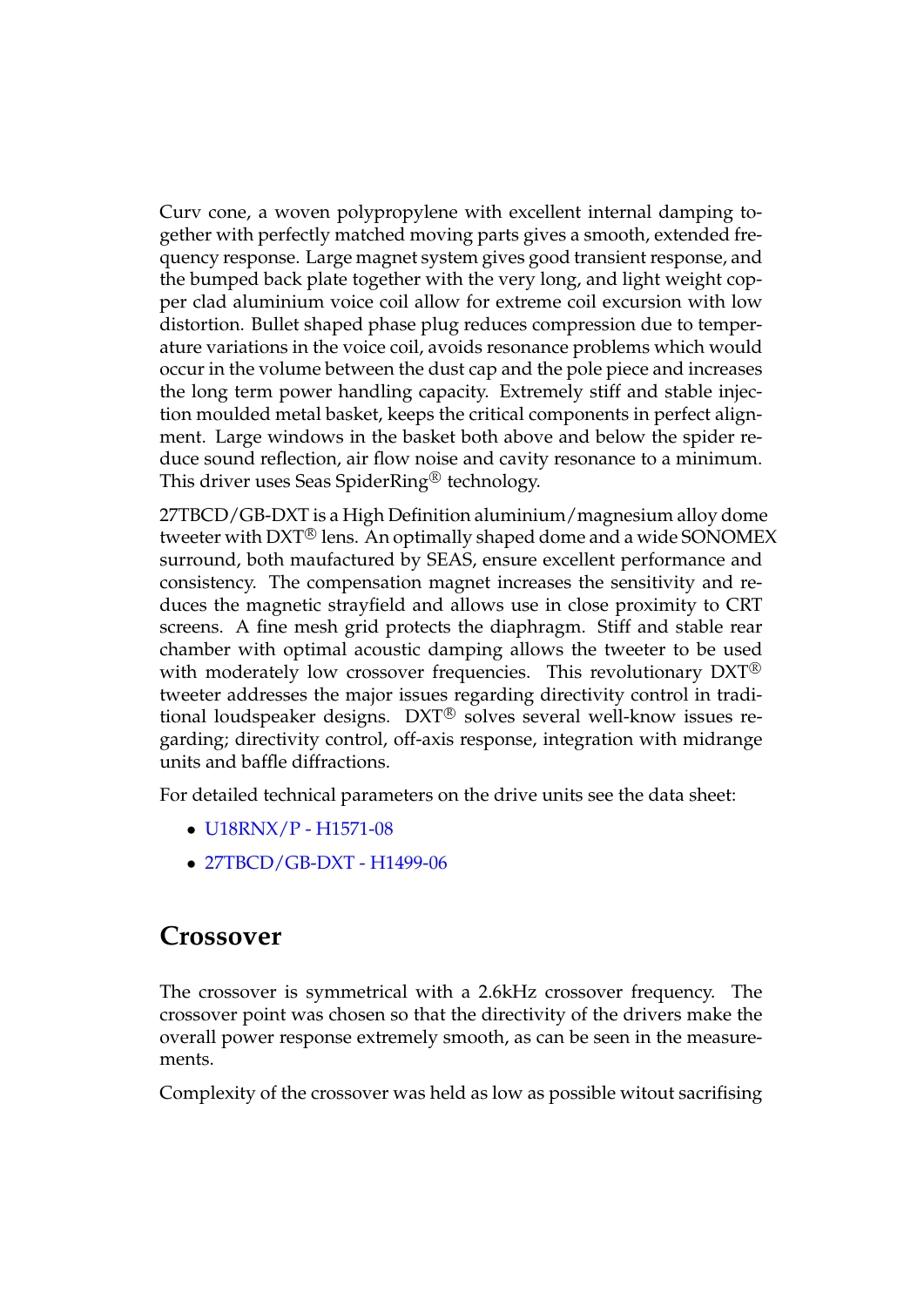any of the audible perfomance. This is possible to achieve, because of the drivers very smooth response. The crossover is a simple 2nd order network with some fine tuning on the tweeter. Together they align the phase of the drivers excellent and gives a smooth interdriver transition.

The rolloff of the drivers is steep enough to alow them to work effortless even at high power levels, thus maintinaing the smooth and detailed sound quality at all levels and allowing them to be as dynamic as possible.

Schematics for the crossover is shown in figure [1](#page-2-0).



<span id="page-2-0"></span>Figure 1: Crossover schematics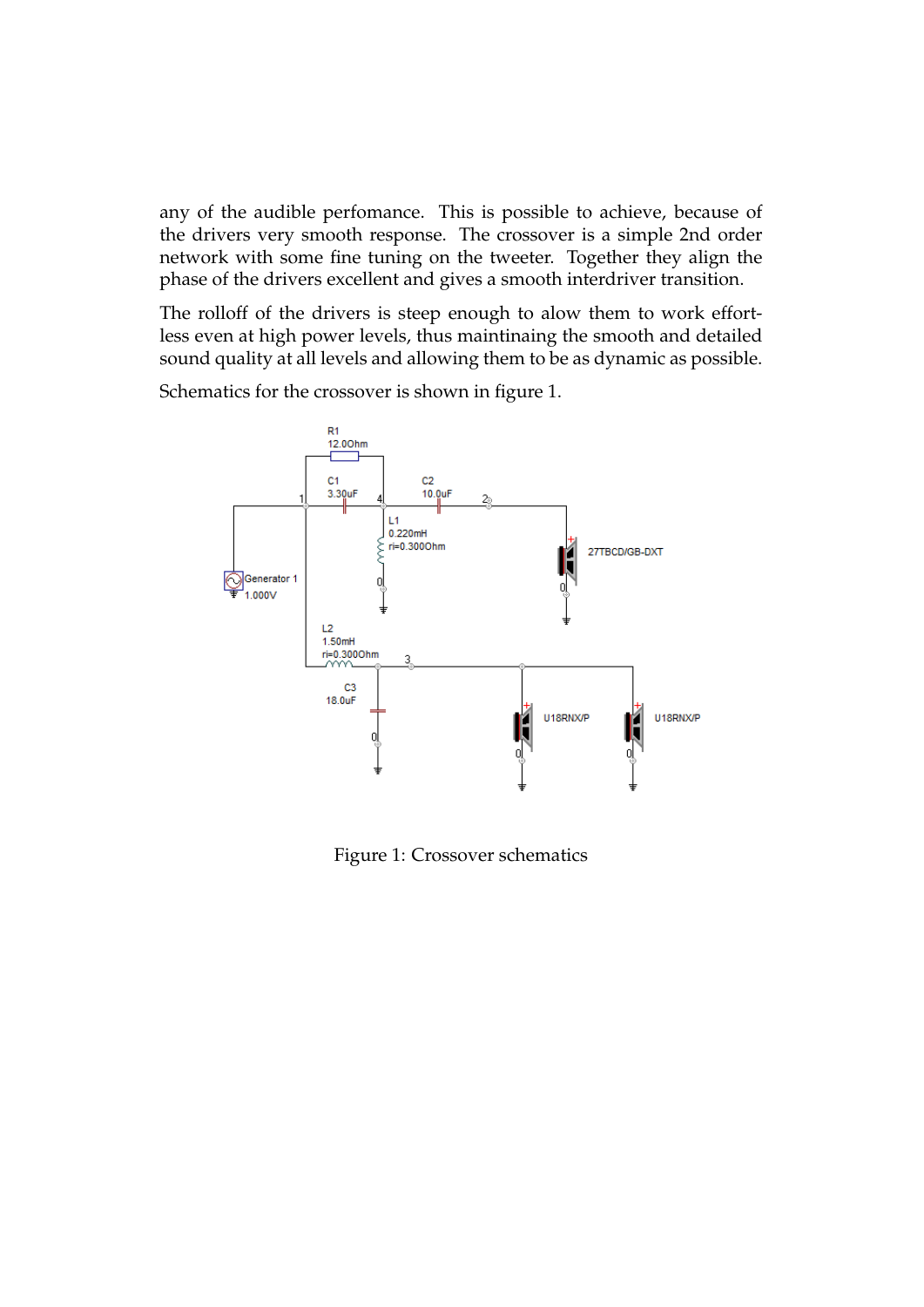## **Measurements**

The measurements are taken in free field at 1 metre on tweeter axis. Figure [2](#page-3-0) shows the results of the measurements. As seen in the figure the average sensitivity is 89dB. The black curve shows the response with the tweeter connected with opposite polarity. The deep and symmetrical notch, when the tweeter is connected with inverse polarity, shows that the drivers are in-phase across the whole crossover region.

The off-axis respons of the Bragi is shown in figure [3.](#page-4-0) Here we really see the beauty of the DXT tweeter. The power response is perfectly smooth throughout the entire frequency range even at 60*◦* off-axis. This gives a huge sweet spot, while still allowing for pin-point imaging. It also keeps the tonal balance of the loudspeaker all over the listening room.

Figure [4](#page-4-1) shows the 2nd and 3rd order harmonic distortion with an output of 96dB at 1m. The overall distortion is very low and makes the reproduced music very clean and without coloration.



<span id="page-3-0"></span>Figure 2: Anechoic free field response at 1m on tweeter axis 2.83V.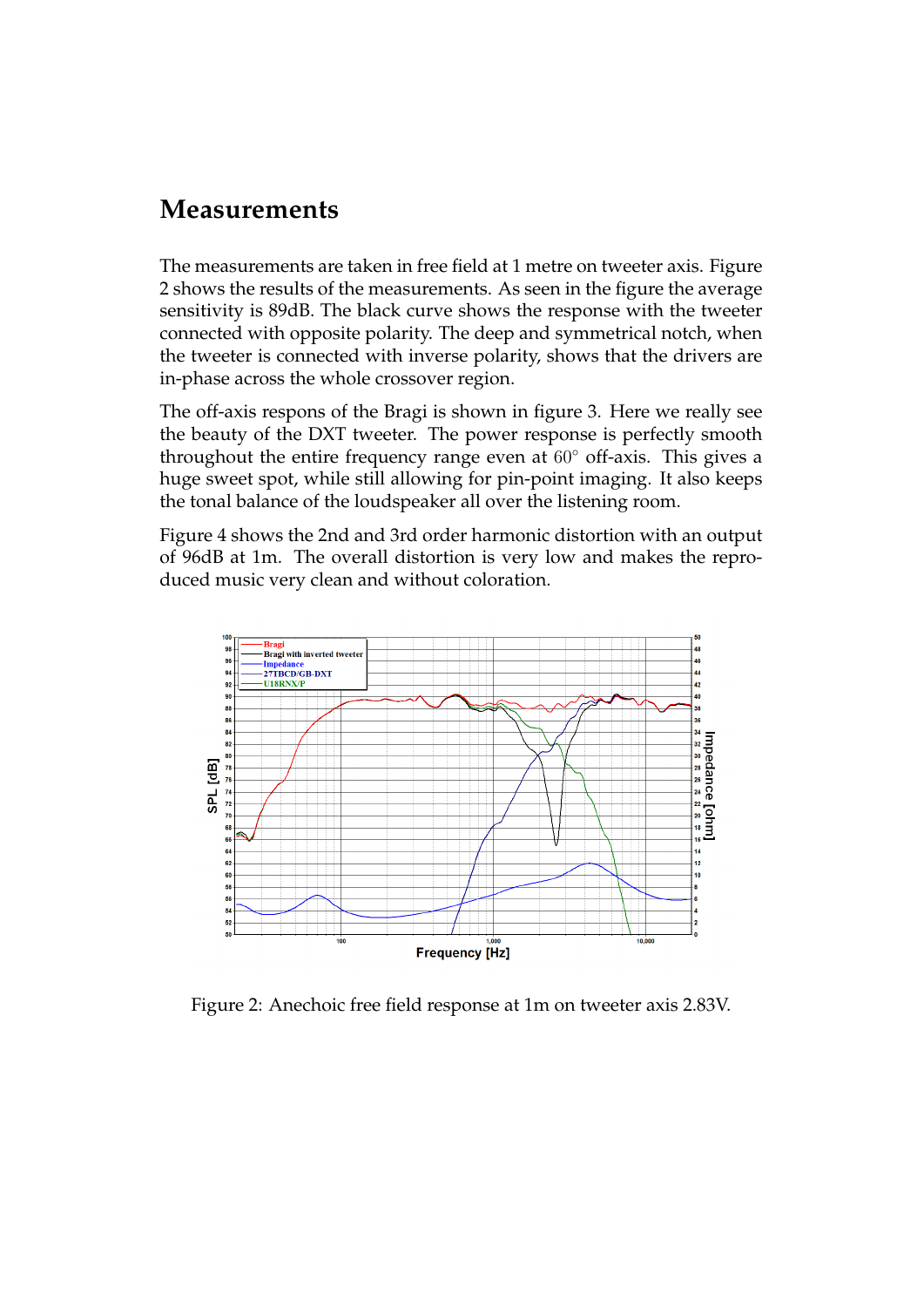

<span id="page-4-0"></span>Figure 3: SPL at 1m, 2.83V, on- and off-axis



<span id="page-4-1"></span>Figure 4: Harmonic distortion at 96dB SPL 1m on-axis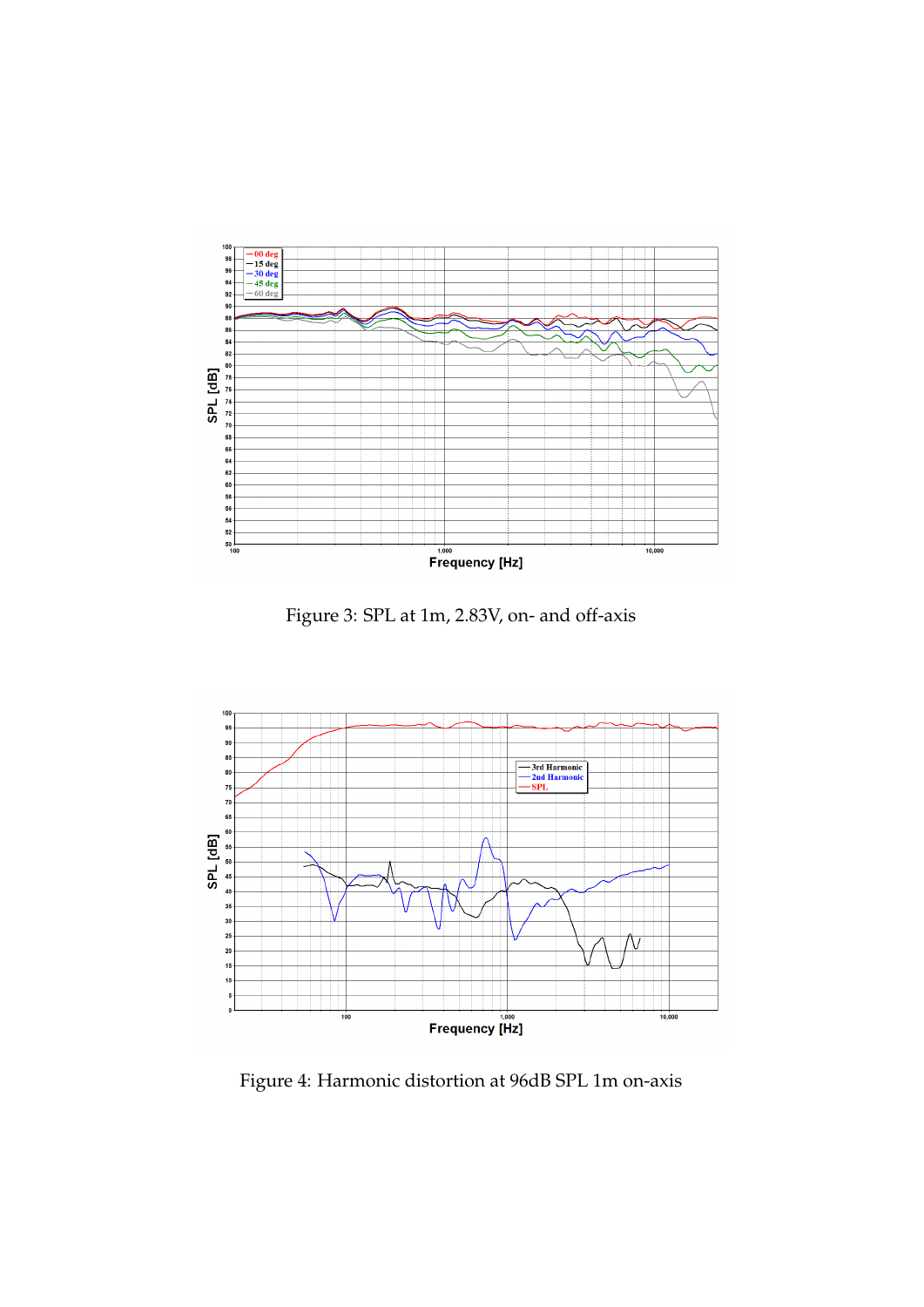

<span id="page-5-0"></span>Figure 5: Cabinet drawings